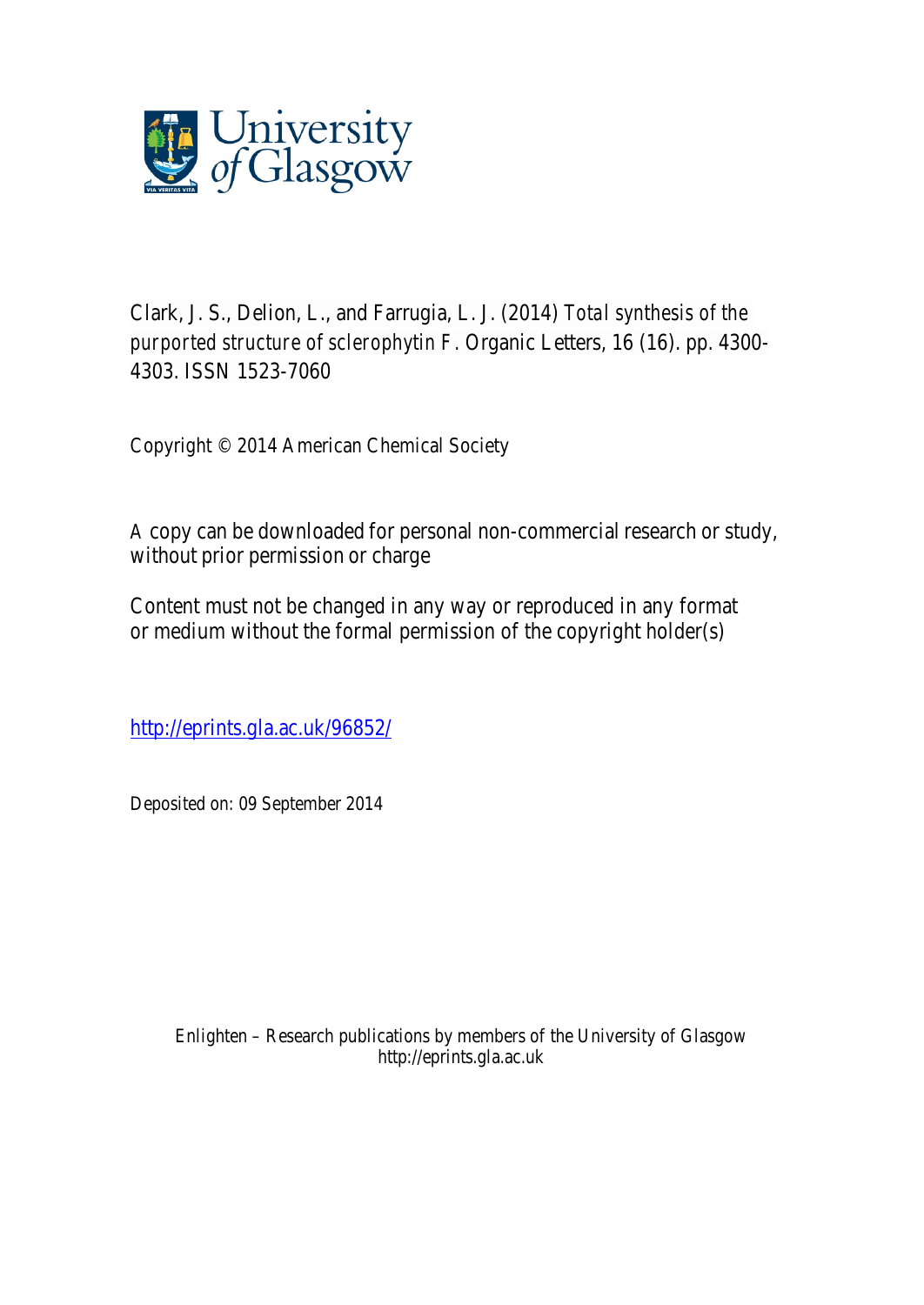# **Total Synthesis of the Purported Structure of Sclerophytin F**

J. Stephen Clark\* , Laetitia Delion and Louis J. Farrugia

WestCHEM, School of Chemistry, Joseph Black Building, University of Glasgow, University Avenue, Glasgow, G12 8QQ, United Kingdom.



**ABSTRACT:** The synthesis of the compound that has been proposed to be the natural product sclerophytin F has been completed from a known vinylogous carbonate. The synthetic strategy relied upon rearrangement of a catalytically generated ylide-like intermediate to produce an oxabicyclo[6.2.1]-5-undecen-9-one and an intermolecular Diels-Alder reaction to construct the complete tricyclic core found in the natural product. Comparison of the spectroscopic data for synthetic material to that reported for sclerophytin F shows that the natural product does not have the revised structure possessing 3*S* configuration (\*) proposed previously.

The sclerophytins are polyoxygenated diterpenes of the cladiellin family of marine natural products.<sup>1</sup> The first members to be isolated and identified were sclerophytins A and B, which were first reported by Sharma and Alam in 1989.<sup>2</sup> Sclerophytin A was found to be cytotoxic with activity of 1 ng mL<sup>−1</sup> against the L1210 cell line.<sup>2</sup> Sharma and Alam proposed that sclerophytins A and B were doubly ether-bridged compounds, but subsequent synthetic studies by the groups of Paquette and Overman demonstrated that the originally proposed structures were incorrect and that sclerophytin A is the triol **1** and sclerophytin B is the C-6 acetate **2** (Figure 1). 3,4



**Figure 1. Members of the Sclerophytin Family of Cladiellin Diterpene Natural Products**

Several other sclerophytins have been isolated (**3**−**10**, Figure 1).5 The structures of many of these compounds were deduced by comparison of NMR data to that of sclerophytins A and B, but unfortunately they were predicated on the basis of incorrect structures assigned to sclerophytins A and B by Alam and co-workers.2 The exceptions to this are sclerophytin F methyl ether (**3**) and patagonical (**4**) (Figure 1), the structures of which were confirmed by X-ray crystallography.<sup>5b,c</sup>

In an attempt to resolve apparent inconsistencies in the structural assignments for some of the sclerophytins, Friedrich and Paquette reviewed and reanalyzed all of the spectroscopic and other data for these compounds in 2002.6 They concluded that there are in fact two series of compounds with opposite stereochemistry at C-3 and reassigned the structures of sclerophytins E and F (**5** and **6**), litophynin E (**7**) and the 6-substituted derivatives (**8**−**10**) to have *S* configuration at the C-3 position, as shown in Figure 1.

Sclerophytin F (**6**) was isolated from the soft coral *Sclerophytum Capitalis* and identified by Alam and co-workers in 1989 (Figure 1). 5a If the structural reassignments made by Friedrich and Paquette in 2002 are correct,<sup>6</sup> triol 6 is a particularly important compound because it should be possible to prepare all of the other sclerophytins having *S* configuration at C-3 (**5** and **7**−**10**, Figure 1) from this compound. Consequently, scleropythin F became the primary target in our quest to establish the structures of members of the sclerophytin family of natural products unambiguously by direct synthesis.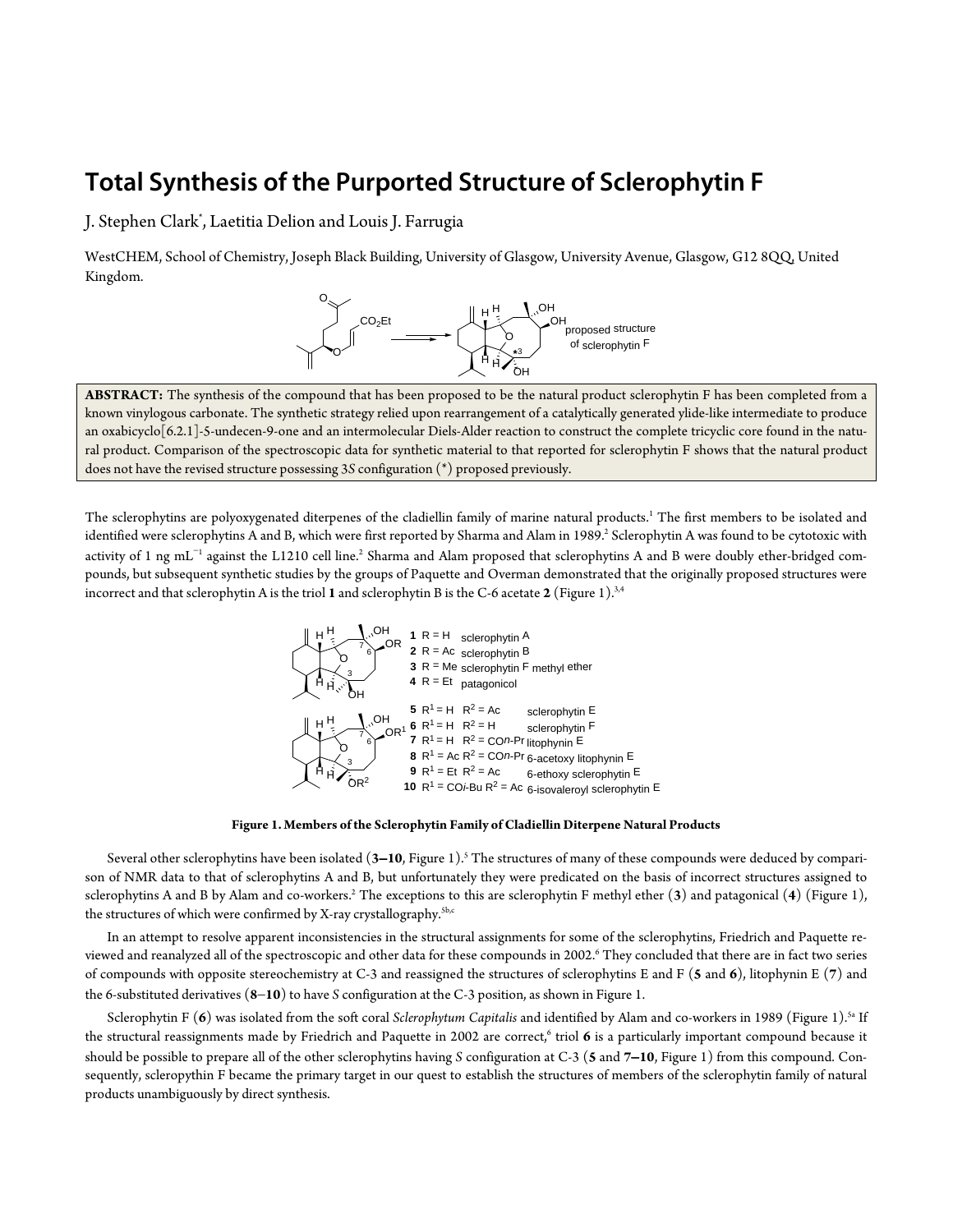Recently we reported the total syntheses of 10 cladiellin natural products, all of which have *R* configuration at C-3. <sup>7</sup> We expected that a parallel synthetic strategy could be developed for the construction of sclerophytin-type cladiellin natural products having *S* configuration at the C-3 stereocenter. We therefore decided to test our hypothesis by undertaking the total synthesis of the proposed structure of sclerophytin F (**6**) with the expectation that we would be able access the natural products **5** and **7**−**10** from the triol thereafter.

The retrosynthetic analysis of the proposed structure of sclerophytin F (**6**) is shown in Scheme 1. Replacement of the C-6 and C-7 hydroxyl groups with an alkene along with trialkylsilyl protection of the C-3 hydroxyl group gives diene **i**. Disconnection through the exocyclic alkene and removal of a methyl group from the isopropyl substituent leads to the diketone **ii** and conversion of the cyclic ketone into an enol ether gives the tricyclic ether **iii**. Diels-Alder disconnection of the cyclohexenyl ring in **iii** reveals the bicyclic triene **iv**. Subsequent disconnection through the conjugated alkoxy diene of **iv** reveals the bridged-bicyclic ketone **v** which in turn suggests the diazo ketone **vi** as a precursor. Further disconnections of the diazo ketone and the tetrahydropyran then lead to the vinylogous carbonate **vii,** which is analogous to intermediates used in our previous syntheses of cladiellin natural products.<sup>7</sup>



**Scheme 1. Retrosynthetic Analysis of Sclerophytin F (6)**

The novelty of the synthetic route implied by the retrosynthetic analysis shown in Scheme 1 stems from the installation of the C-3 methyl substituent at an early stage. In the case of our total syntheses of sclerophytins A and B, which have *R* configuration at C-3, this methyl group was introduced stereoeselectively at a very late stage in the synthesis. In the proposed synthesis, the C-3 methyl group would be introduced prior to formation and rearrangement of the carbenoid-derived ylide equivalent to deliver the bicyclic ketone **v**. In adopting this approach, we were aware that intermediates might behave differently in the key reaction,<sup>7</sup> leading to inferior yields and/or levels of diastereocontrol, and so it might be necessary to deploy completely new transformations to circumvent problems if they were to arise.

The vinylogous carbonate **12** (91−96% ee) was prepared in large quantity from the known alcohol **11**, as reported previously.7 The alcohol **12** was converted into the aldehyde **13** by Swern oxidation (Scheme 2). Treatment of the aldehyde **13** with trimethylaluminium and Swern oxidation of the resulting alcohol delivered the methyl ketone **14**. Reductive cyclization of the ketone **14** mediated by SmI2 then furnished an inseparable mixture (12:1) of two diastereomeric (at C-1) tetrahydropyranols, with the required isomer 15 predominating.<sup>8</sup> The diastereomers were separated by chromatography following protection of the tertiary alcohol as its *t*-butyldimethylsilyl ether. Sequential ester cleavage, conversion of the carboxylic acid into an anhydride and treatment with diazomethane delivered the key α-diazo ketone **17**.

The metal-mediated cyclization and ring-expanding rearrangement of the α-diazo ketone **17** to give the isomeric bridged bicyclic ethers *E***-18** and *Z***-18** could now be explored (Table 1). In previous work, we had investigated the metal-catalyzed reactions of the tetrahydropyranyl-substituted α-diazo ketone lacking a methyl substituent on the ring.7 This work had shown that it is possible to tune the reaction to give predominantly the *E* or *Z* bridged-bicyclic ether product, resulting from rearrangement of an ylide-like intermediate, by altering the catalyst (ligand and/or metal) or the solvent.9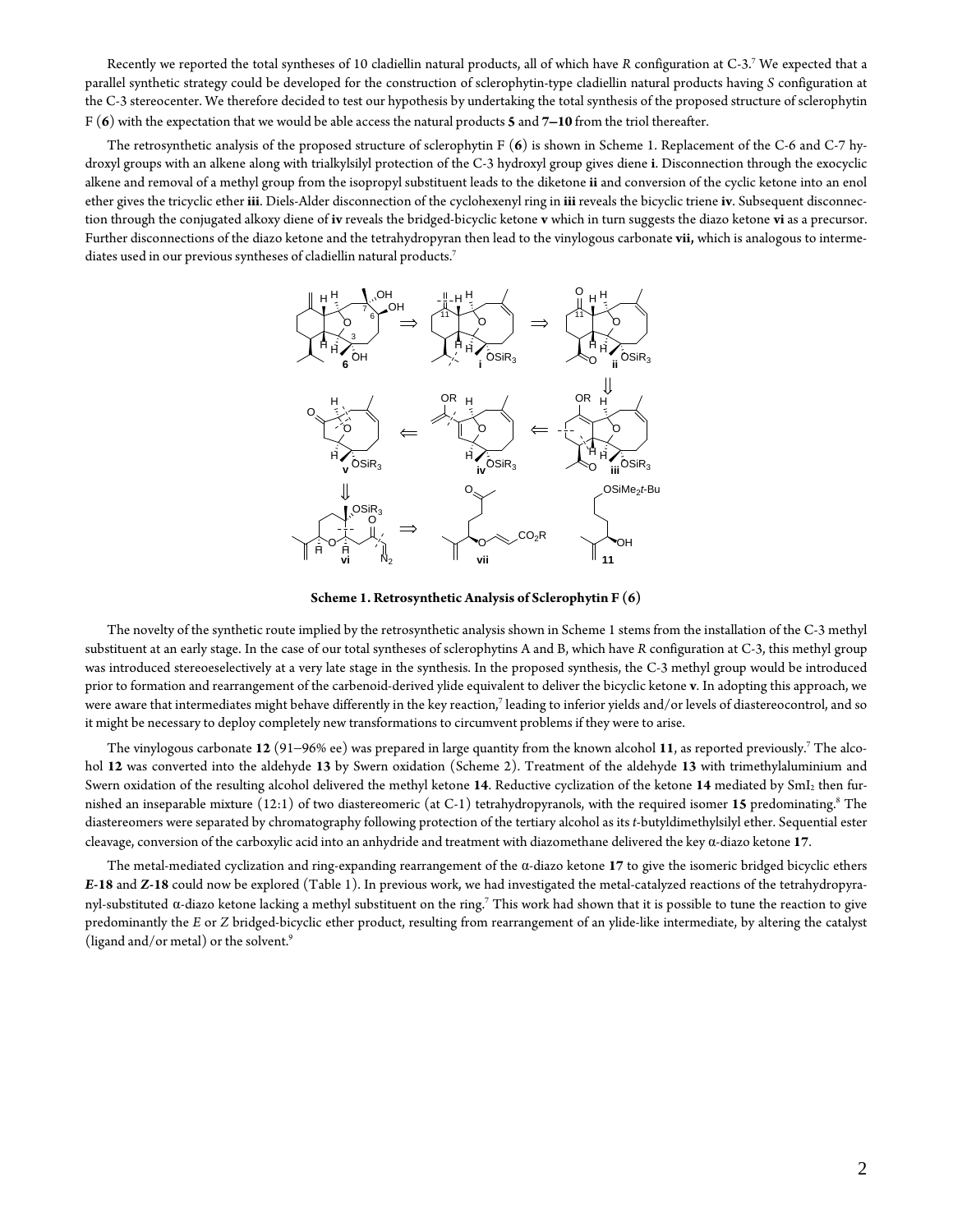

**Scheme 2. Synthesis of α-Diazo Ketone 17**

|  | Table 1. Metal-Catalyzed Conversion of α-Diazo Ketone 17 into the Bridged-Bicyclic Ethers E- and Z-18 |
|--|-------------------------------------------------------------------------------------------------------|
|  |                                                                                                       |



*<sup>a</sup>* Combined isolated yield of *E***-18** and *Z***-18**. *<sup>b</sup>* Isomer ratios determined by 1 H NMR prior to purification. For the Rh-catalyzed reactions, filtration on alumina was done prior to NMR analysis.

Various potential catalysts for the conversion of the α-diazo ketone **17** into the isomeric bridged bicyclic ethers *E***-18** and *Z***-18** were investigated and several solvents were also screened (Table 1). The catalyst-dependence of the reaction was first probed using a variety of copper and rhodium complexes in dichloromethane at reflux. The best balance between isomer ratio and product yield was obtained when either  $Cu(hfac)$ <sub>2</sub> or Rh<sub>2</sub>(pfm)<sub>4</sub> was employed as the catalyst. The use of a non-polar solvent such as toluene resulted in an increase of the isomer ratio (favoring the *Z* isomer) but this resulted in a significant reduction in yield. An interesting observation was made when the reaction was performed in THF at reflux: the use of the copper catalyst delivered a 1:1 mixture of the products *E***-18** and *Z***-18**, but the *Z* isomer was obtained exclusively when a rhodium catalyst was employed. However, in this case the product yield for the rhodium-catalyzed reaction was inferior to that of the copper-catalyzed reaction. Interestingly, the highest yielding copper-catalyzed reactions were the least diastereoselective (entries 1 and 2, Table 1), but fortunately it was possible to isomerize the ketone *E***-18** to give *Z***-18** using a mixture of VAZO® and a substoichiometric amount of ethanethiol in toluene.10 In this way, the bicyclic ketone *Z***-18** was obtained in overall yield of 83% over two steps without intermediate purification.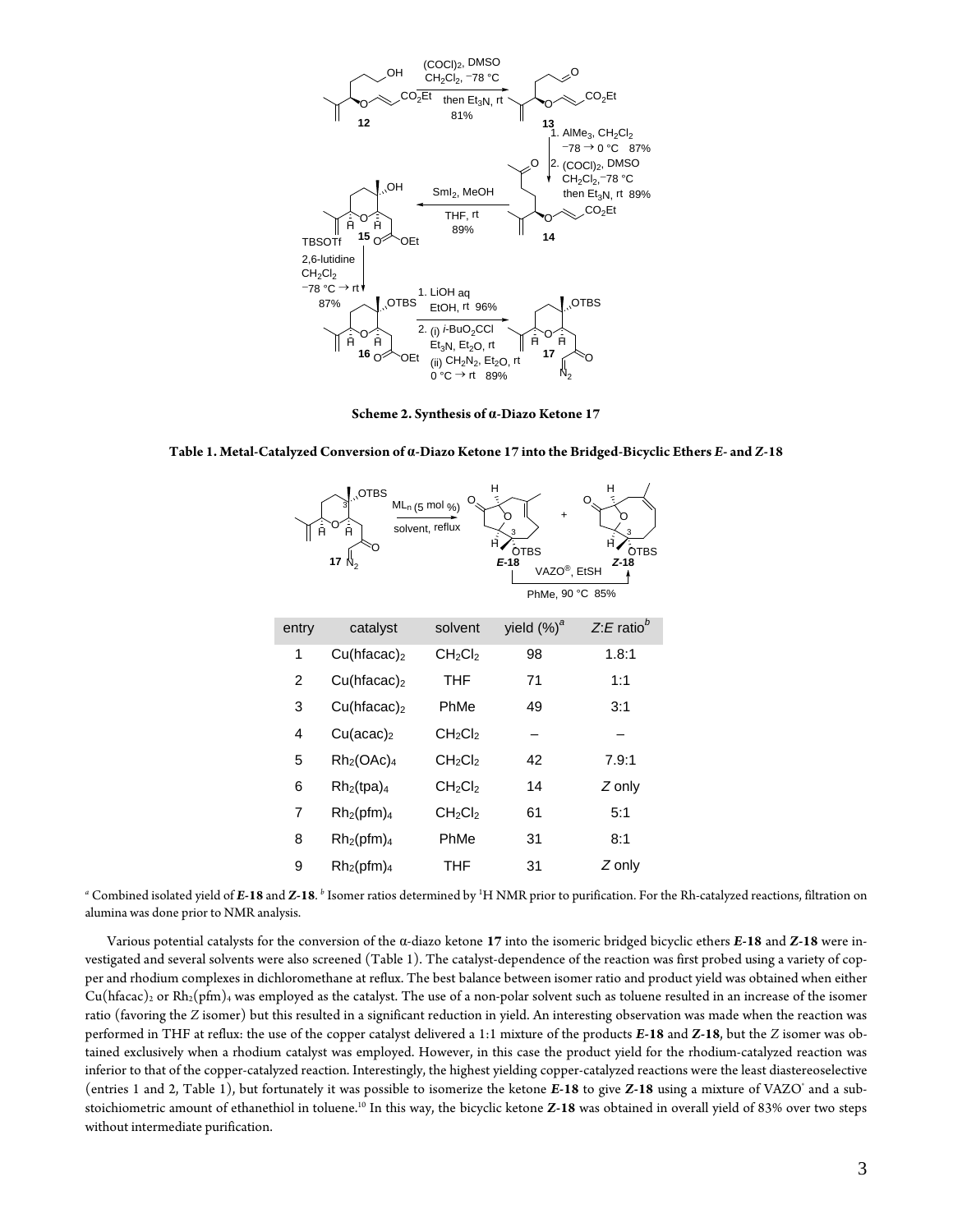The results from catalyst screening experiments demonstrate that the presence of the methyl substituent on the ring of the substrate **17** has a profound influence on the stereochemical outcome of the key cyclization reaction. In no case, could the *E* isomer be obtained as the major product, a finding that contrasts with what had been observed during cyclization of the substrate lacking the methyl substituent on the ring, where the corresponding *E* isomer could be obtained as the major product simply by using an appropriate rhodium catalyst.7a



**Scheme 3. Construction of the Tricyclic Core**

The next challenge was construction of the complete tricyclic core of sclerophytin F (Scheme 3). To this end, the ketone *Z***-18** was converted into an enol triflate that was then subjected to Heck coupling<sup>11</sup> with ethyl vinyl ether to give the diene 19. Intermolecular thermal Diels-Alder cycloaddition of the diene **19** with methyl vinyl ketone in a sealed tube afforded the tricyclic enol ether **20** as a mixture (1:1) of *exo* and *endo* diastereomers (at C-14). Attempted base-mediated epimerization adjacent to the methyl ketone failed, probably as a consequence of the bulky C-3 silyloxy group blocking access to proton at C-14, and so the TBS protecting group was removed in order to facilitate epimerization. Pleasingly, one-pot hydrolysis of the enol ether, cleavage of the silyl ether and epimerisation at C-14 was observed upon treatment of tricyclic enol ether **20** with hydrochloric acid. The solid diketone **21** was obtained as a single diastereomer in good yield and the relative stereochemistry was confirmed by X-ray analysis. 12

Further functionalization of the tricyclic core structure was necessary to install the required substituents. Selective Wittig methylenation of the diketone was possible, furnishing a separable mixture (5:1) of the methyl ketone **22** and the double methylenation product **23** (Scheme 4). Protection of the tertiary alcohol as a TES ether followed by treatment of the methyl ketone with MeMgCl afforded the tertiary alcohol **24**. The hydroxyl group was then removed by acetylation of the alcohol and treatment of the resulting acetate with potassium in presence of [18]crown-6 and *t*BuNH2 in THF, following a procedure described by Barton and co-workers and used by us and by Kim and co-workers during the synthesis of related cladiellin natural products.<sup>7,13</sup> Finally, the silyl ether was cleaved under aqueous acidic conditions to deliver the advanced intermediate **25**.



**Scheme 4. Synthesis of the Tertiary Alcohol 25**

The oxygen functionality at C-6 was introduced by subjecting the diene **25** to regioselective and stereoselective epoxidation using *m*-CPBA (Scheme 5). Treatment of the resulting epoxide **26** with aqueous H2SO4 resulted in rearrangement to give the allylic alcohol **27** with *R* configuration at C-6. <sup>14</sup> A two-step oxidation-reduction sequence was then employed to invert the configuration of the stereocenter at C-6 and deliver the diol having *S* configuration at this position, as proposed for sclerophytin F. Luche reduction of the enone, produced by Dess-Martin oxidation of the allylic alcohol **27**, delivered a separable mixture (3:2) of diastereomeric alcohols **28** and **27**. Finally, the C-7 hydroxyl group was introduced by using a Sharpless asymmetric epoxidation reaction to afford the crystalline epoxide **29**, the structure of which was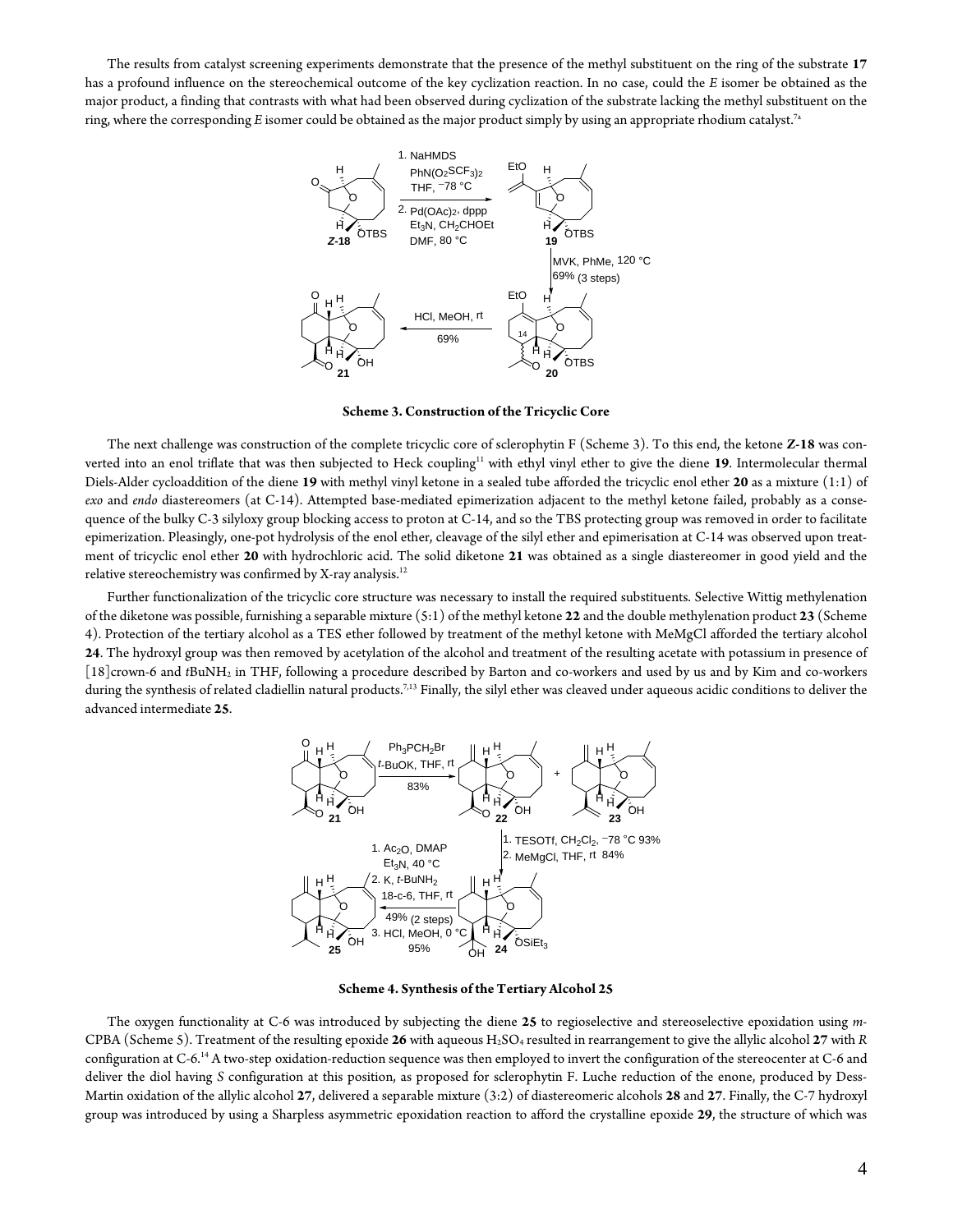confirmed by X-ray crystallography (Figure 2). Reductive opening of this epoxide at the terminal position using DIBAL-H then delivered the triol 6, which corresponds to the structure of sclerophytin F that had been proposed by Friedrich and Paquette.<sup>6</sup>

Although the  $[\alpha]_D$  for the synthetic triol  $6$  was in close agreement with that reported for sclerophytin F, the  $^1\rm H$  and  $^{13}\rm C$  NMR data for the two compounds were significantly different.<sup>15</sup> This finding demonstrates that the relative configuration at one or more of the stereogenic centers (C3, C6 or C7) has been reassigned incorrectly by Friedrich and Paquette.<sup>6</sup>



**Scheme 5. Completion of the Synthesis of the Proposed Structure of Sclerophytin F (6)**



**Figure 2. X-Ray Crystal Structure of the Epoxide 29**

The first synthesis of the proposed structure of sclerophytin F has been achieved in 24 steps from the known enantio-enriched alcohol **12**. The strategy developed in our laboratory has now proved to be efficient for the synthesis of cladiellin systems having either *S* or *R* configuration at C-3. The introduction of the C-3 methyl group early in the synthesis has influenced several key steps such as the rearrangement of the ylide-like intermediate as well as then epimerisation at the C-14 position. Spectroscopic data for the final triol **6** does not correspond to that reported for sclerophytin F and so the structure of the natural product proposed by Friedrich and Paquette is clearly incorrect. We are currently in the process of synthesizing the three other triols that are diastereomeric at positions C-6 and C-7. The syntheses of these compounds and their relationship to sclerophytin F will be reported in due course.

#### **Associated Content**

#### **Supporting Information**

Experimental details plus spectroscopic and other data for compounds **14**−**29** and **6,** plus X-ray data (CIF files) for diketone **(±)**-**21**, diol **27** and epoxide **29**. This material is available free of charge via the Internet a[t http://pubs.acs.org.](http://pubs.acs.org/)

#### **Author Information**

#### **Corresponding Author**

\* E-mail: stephen.clark@glasgow.ac.uk.

#### **Notes**

The authors declare no competing financial interest.